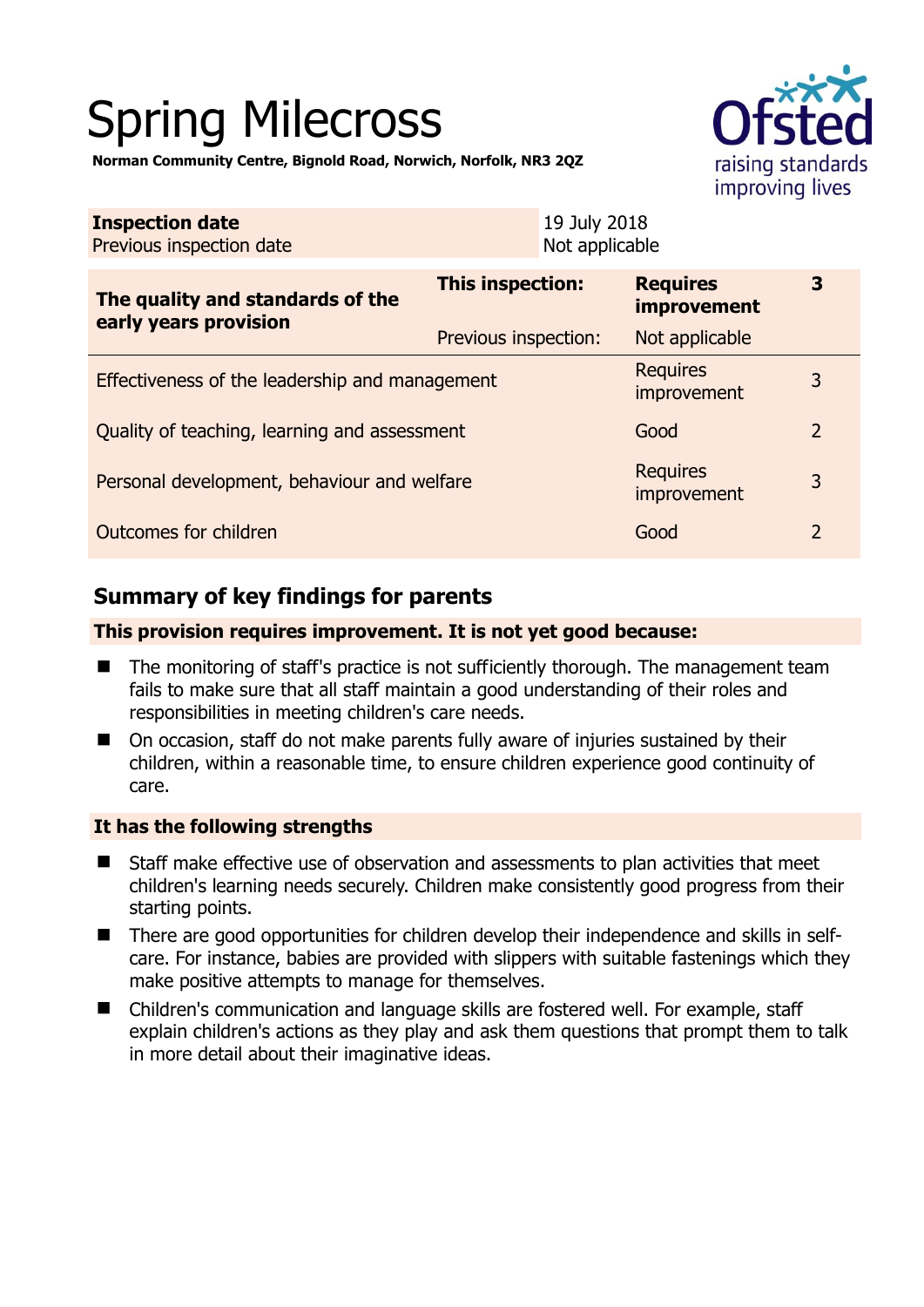# **What the setting needs to do to improve further**

## **To meet the requirements of the early years foundation stage the provider must:**

|                |                                                                                                                                                                                       | <b>Due Date</b> |
|----------------|---------------------------------------------------------------------------------------------------------------------------------------------------------------------------------------|-----------------|
| $\blacksquare$ | establish effective arrangements for the monitoring and<br>supervision of staff to ensure they are supported to maintain a<br>clear understanding of their roles and responsibilities | 24/08/2018      |
|                | inform parents of any injury sustained by their child on the same<br>day or at the earliest practical opportunity after the injury.                                                   | 20/07/2018      |

## **Inspection activities**

- The inspection was carried out as a result of a risk assessment, following information received by Ofsted about the provision.
- The inspector observed the quality of teaching during activities indoors and outdoors and assessed the impact this has on children's learning.
- The inspector carried out a joint observation with the nursery manager.
- The inspector spoke to staff, parents and children at appropriate times throughout the inspection.
- The inspector held a meeting with the nursery manager and cluster manager. She looked at relevant documentation and evidence of the suitability of staff working in the nursery.

## **Inspector**

Sarah Clements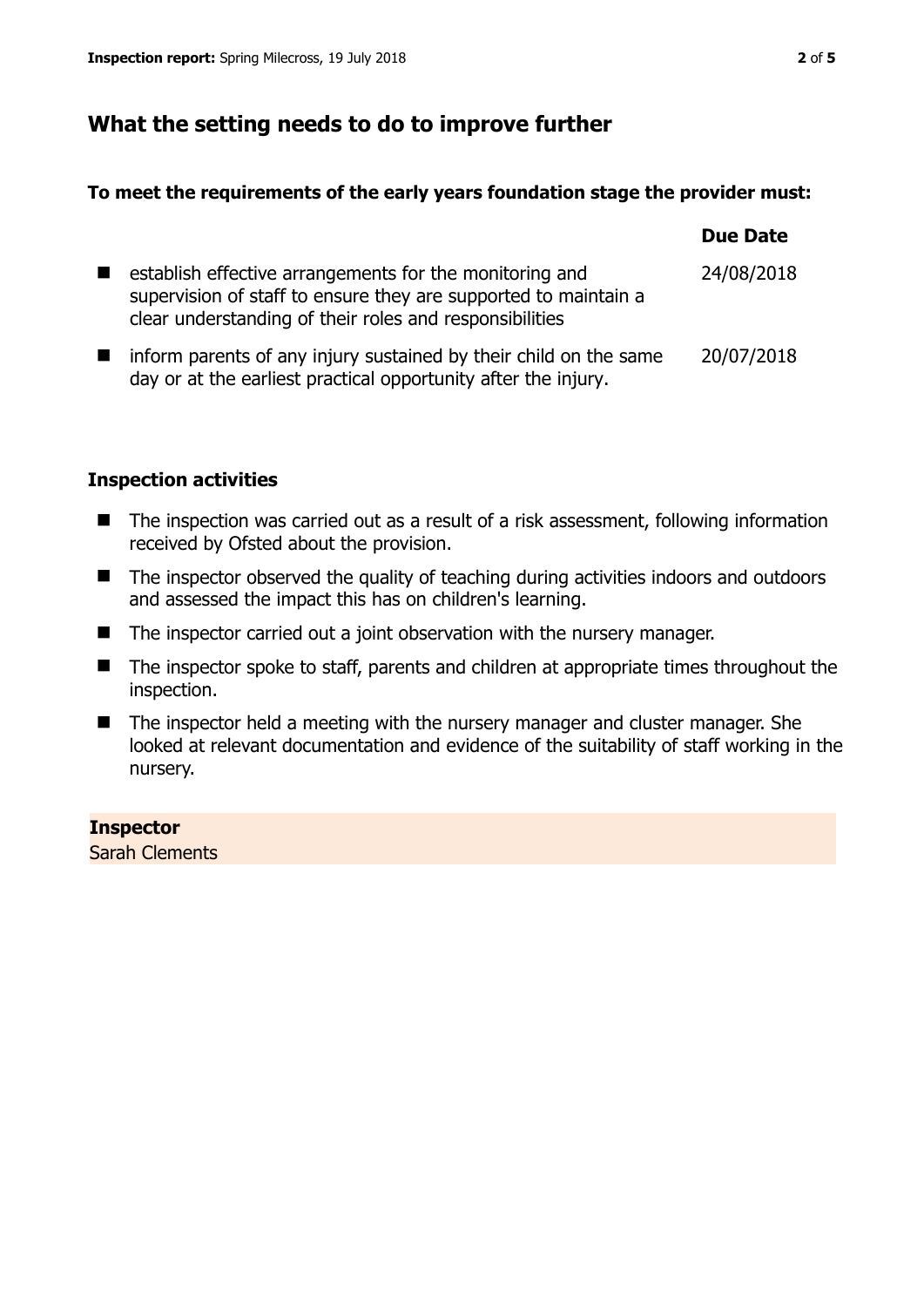## **Inspection findings**

#### **Effectiveness of the leadership and management requires improvement**

The management team does not monitor practice closely enough to help them to identify weaknesses in some staff's understanding of their role and responsibilities. This inspection was undertaken after the provider notified Ofsted of a significant event at the nursery. A child was left unsupervised in a high chair while the staff and other children left the premises during a planned evacuation drill. A member of staff was quick to notice that the child was missing and took swift action to locate the child. The management team has improved the guidance given to staff about the evacuation procedures and stringent checks are carried out to ensure staff are fully aware of the number of children present in each room. Staff have regular safeguarding training and can identify the possible signs that a child may be at risk of harm. They quickly report any concerns to help to ensure children are well protected. Safeguarding is effective. There is an appropriate procedure for handling complaints and parents are inspired to add their views to the nursery's 'feedback tree' display.

#### **Quality of teaching, learning and assessment is good**

Staff purposefully seek guidance from outside professionals to help them to enhance children's learning and development experiences. They provide tailored support so children who have special educational needs and/or disabilities are challenged and motivated to move forward in their learning. Staff engage children in rich conversations about filling and emptying buckets with varying amounts of sand. This helps to extend children's mathematical skills effectively. Babies benefit from a stimulating environment. For example, their curiosity is captured by a selection of plastic bottles filled with an array of interesting materials. Staff actively demonstrate how to shake the bottles which helps to stimulate babies' senses and supports their large-muscle movements further.

#### **Personal development, behaviour and welfare require improvement**

Overall, staff share positive relationships with children and their parents. However, on occasion, staff are slow to pass on accurate information to parents about their child's care needs, particularly in relation to suspected injuries. This compromises children's continuity of care. Children are offered good levels of direct support and encouragement from their key person which helps them to feel settled. Staff encourage children to help each other to put on dressing-up clothes and offer plenty of praise to reinforce children's kind and caring actions. Children are encouraged to adopt aspects of a healthy lifestyle. They benefit from a nutritious array of snacks and meals which are planned and prepared carefully to reflect their individual dietary needs, preferences and parental wishes.

#### **Outcomes for children are good**

All children, including those in receipt of early years pupil premium funding, make good progress from their starting points. They are articulate, creative and develop a wide range of skills to prepare them well for the next stage in their learning and school. Children who speak English as an additional language show that they understand spoken English well and confidently join in with the words and actions to familiar songs.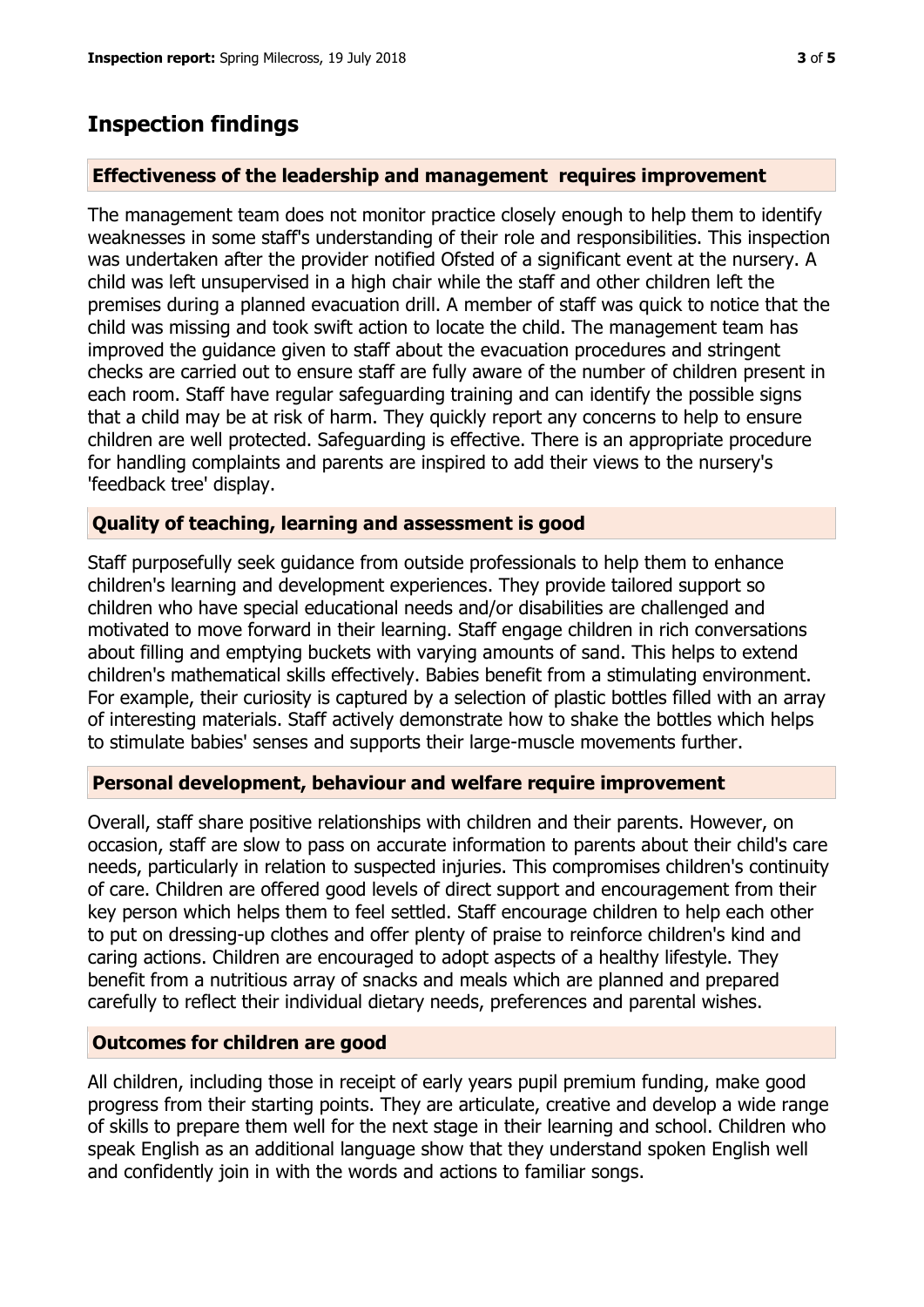# **Setting details**

| Unique reference number                             | EY550381                             |
|-----------------------------------------------------|--------------------------------------|
| <b>Local authority</b>                              | <b>Norfolk</b>                       |
| <b>Inspection number</b>                            | 1141501                              |
| <b>Type of provision</b>                            | Full-time provision                  |
| Day care type                                       | Childcare - Non-Domestic             |
| <b>Registers</b>                                    | Early Years Register                 |
| <b>Age range of children</b>                        | $0 - 4$                              |
| <b>Total number of places</b>                       | 64                                   |
| Number of children on roll                          | 142                                  |
| Name of registered person                           | Action For Children Developments Ltd |
| <b>Registered person unique</b><br>reference number | RP539433                             |
| Date of previous inspection                         | Not applicable                       |
| <b>Telephone number</b>                             | 01603 213294                         |

Spring Milecross registered in 2017. The nursery employs 23 members of childcare staff. Of these, 22 hold appropriate early years qualifications at level 2 or above. The nursery manager holds Early Years Professional status. The nursery operates Monday to Friday for 51 weeks of the year. Sessions are from 8am until 6pm. The nursery provides funded early education for two-, three- and four-year-old children.

This inspection was carried out by Ofsted under sections 49 and 50 of the Childcare Act 2006 on the quality and standards of provision that is registered on the Early Years Register. The registered person must ensure that this provision complies with the statutory framework for children's learning, development and care, known as the early years foundation stage.

Any complaints about the inspection or the report should be made following the procedures set out in the guidance 'Complaints procedure: raising concerns and making complaints about Ofsted', which is available from Ofsted's website: www.gov.uk/government/organisations/ofsted. If you would like Ofsted to send you a copy of the guidance, please telephone 0300 123 4234, or email enquiries@ofsted.gov.uk.